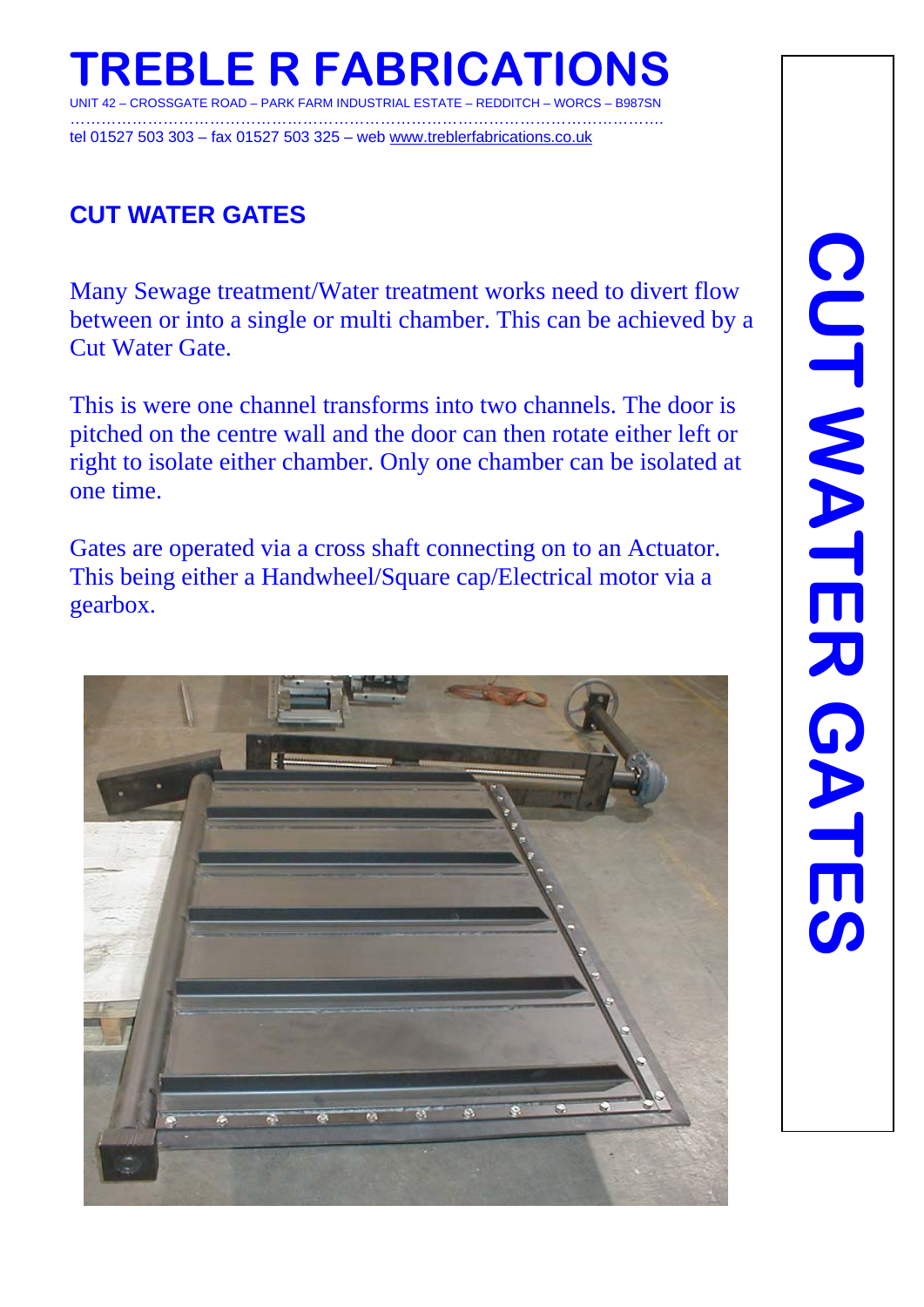### **Cut Water Gates**

| <b>Operating Duty</b>  |                            |
|------------------------|----------------------------|
| Application:           | Flow control and divertion |
| Type of Mounting:      | Wall on central plinth     |
| Type of Media:         | Water and Sewage           |
| <b>Operating Head:</b> | Up to top of door          |
| Direction of Flow:     | On Seating                 |
|                        |                            |

# **Options**<br>Size Range:

Any size from 500mm to 2000mm in square or rectangular format

### **Applicable Standards**

 BS 7775: 1995, Specification for general purpose penstocks

#### **Construction Materials**

| TEM                     | <b>DESCRIPTION MATERIAL</b> |                                   |
|-------------------------|-----------------------------|-----------------------------------|
|                         | Frame                       | Mild Steel, BS 4360 Gr 43A        |
|                         |                             | Stainless Steel, BS 970 Gr 304    |
|                         |                             | Stainless Steel, BS 970 Gr 316    |
| $\overline{2}$          | Door                        | Mild Steel, BS 4360 Gr 43A        |
|                         |                             | Stainless Steel, BS 970 Gr 304    |
|                         |                             | Stainless Steel, BS 970 Gr 316    |
| 3                       | Seals                       | Neoprene                          |
| 4                       | <b>Invert Seals</b>         | Neoprene                          |
| $\overline{\mathbf{5}}$ | <b>Stem</b>                 | Stainless Steel, BS 970 Gr 304    |
|                         |                             | Stainless Steel, BS 970 Gr 316    |
| 6                       | Fasteners                   | Stainless Steel, BS 6105, Gr A4   |
|                         | <b>Operating Gear</b>       | <b>See Operating Gear Section</b> |